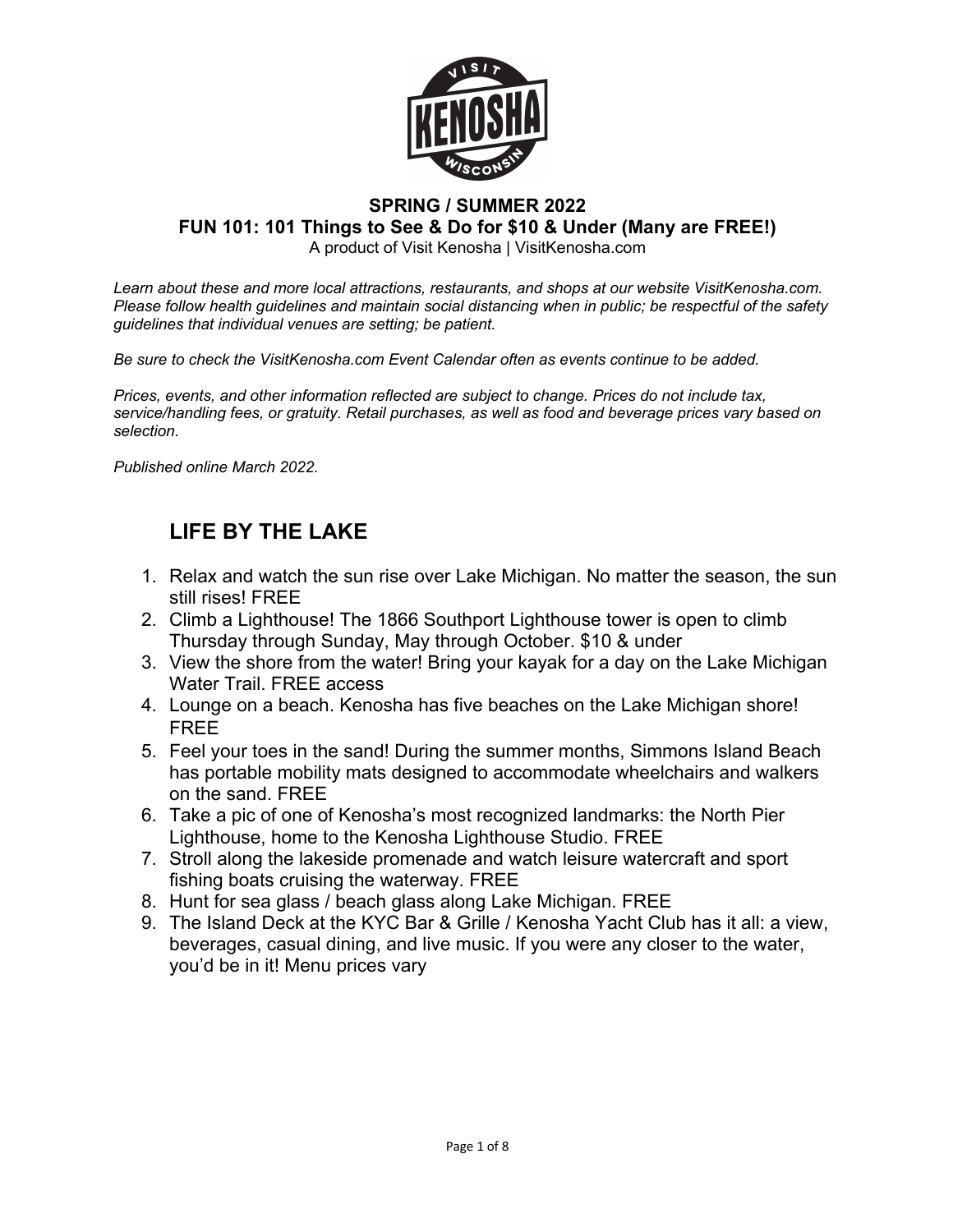

**FUN 101: 101 Things to See & Do for \$10 & Under (Many are FREE!)**

A product of Visit Kenosha | VisitKenosha.com

### **STREETCARS, TRAINS, AND AUTOMOBILES**

- 10.Join fellow car enthusiasts in the Kenosha History Center parking lot and show off your classic automobiles. Cruise-In Nights happen the last Friday evening of the month, May through September. FREE
- 11.Bring your dad to the Father's Day Car Show on June 19 at Baker Park. \$5 to show car; FREE for spectators
- 12.Bristol 45 Diner hosts cruise nights May through September, the first and third Monday of the month (and fifth Monday if there are five). FREE. We highly recommend you eat at the diner as well; menu prices vary
- 13.The Kenosha Homecoming Car Show welcomes home AMC, Nash, and other Kenosha-manufactured cars. Events happen July 26-31, with the large car show on July 30. FREE for spectators
- 14.Show off your car and see what Downtown Kenosha has to offer during the Kenosha Classic Cruise-In on September 3. FREE
- 15.Celebrate Kenosha's Electric Streetcars during Kenosha Streetcar Day on September 10. FREE activities; \$1 & under for one loop ride on streetcar
- 16.Ride the historic Lakefront Trolley through Downtown Kenosha and along Lake Michigan. This rubber-wheel trolley operates seasonally. \$1 & under
- 17.Sit back and enjoy the scenery as you take the Metra train from Chicago to Kenosha. The \$7 Saturday or Sunday Day Pass is good for unlimited rides on either Saturday or Sunday.
- 18.The Southern Wisconsin All Airborne Annual Car Show to Benefit the Wounded is September 4 at Petrifying Springs Park. FREE for spectators

## **THE REST IS HISTORY**

- 19.Tour a maritime museum! Learn about Lake Michigan shipwrecks and more at the seasonal Southport Light Station Museum. FREE
- 20.The Library Park Historic District contains many individually outstanding examples of 19th century and early 20th century architecture. Take a guided tour of the district on select Saturdays. \$10
- 21.The Third Avenue Historic District features Kenosha's early 20th century mansions along the Lake Michigan shore. Take a guided tour of the district on select Saturdays. \$10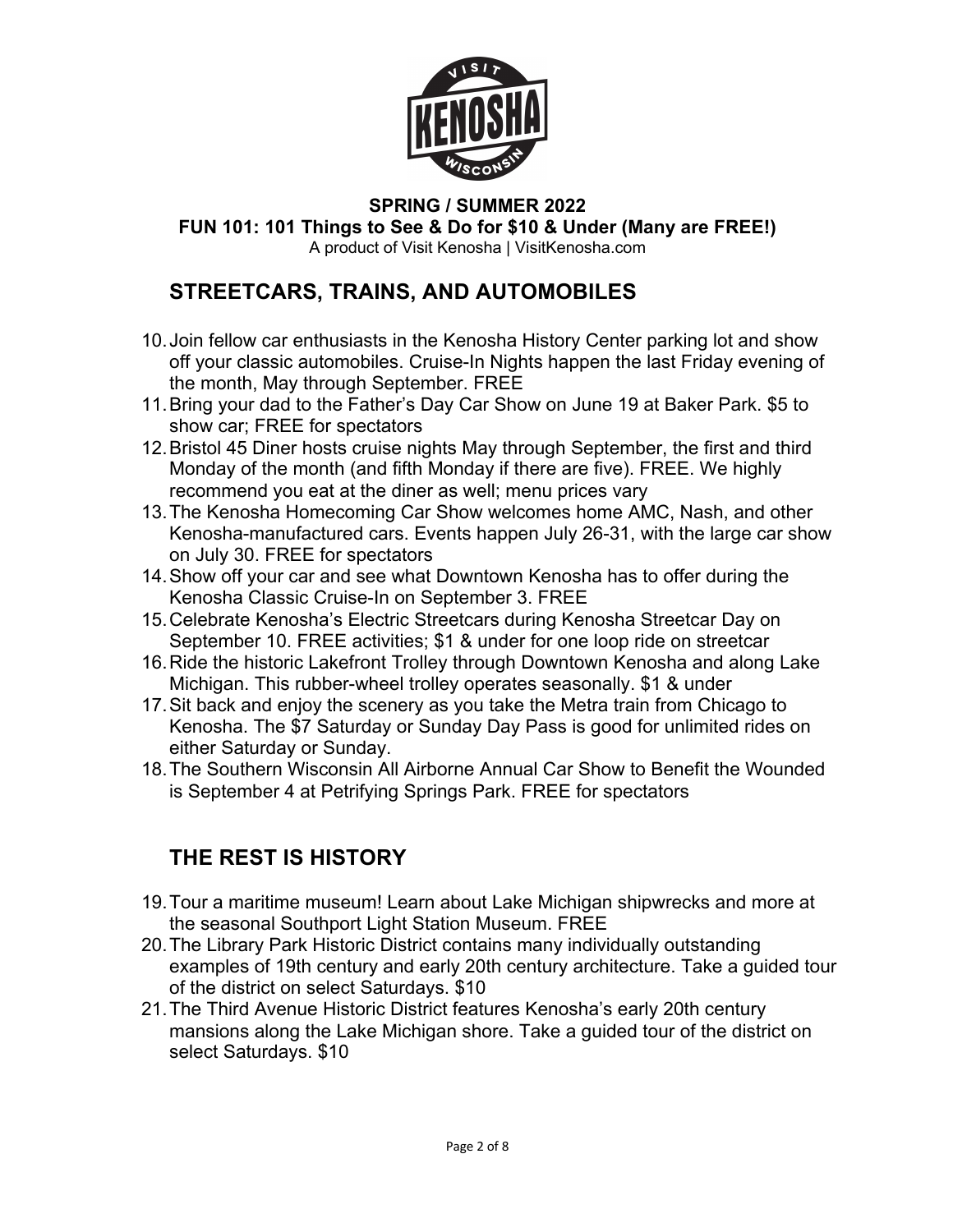

**FUN 101: 101 Things to See & Do for \$10 & Under (Many are FREE!)**

A product of Visit Kenosha | VisitKenosha.com

- 22.Also enjoy the Civic Center and Pearl Street Historic Districts walk, bike, drive, or take the Electric Streetcar through these two districts. \$1 & under for one loop ride on streetcar
- 23.Enjoy a self-guided tour of Durkee Mansion, an 1860s mansion that's restored to its original Victorian splendor. Open select days. FREE
- 24.Kids love the Resource Center inside The Civil War Museum. There is a kid size cabin made out of giant Lincoln Logs and many more FREE family activities.
- 25.Kids also love the Kenosha Public Museum Field Station with a kid size wood cabin trading post to play in. FREE
- 26.West of I-94, stop by the Kenosha County Veterans Memorial Park Honor Plaza, which serves as a tribute to veterans, and a center for the whole community to gather, reflect, and recreate. FREE
- 27.Explore Kenosha's extensive AMC history and more at the Kenosha History Center. FREE
- 28.Visit the Dinosaur Discovery Museum and its interactive exhibit Little Clint: The Story of a Baby Dinosaur. FREE
- 29.At the Kenosha harbor, take time to stop and read about the Veterans Memorial Fountain and Lone Soldier Memorial at Veterans Memorial Park. FREE
- 30.Stop at the Simmons Library branch of the Kenosha Public Library, which was dedicated in 1900. The Neo-Classical Revival building was designed by architect Daniel H. Burnham. FREE

## **MUSIC TO OUR EARS**

- 31. This is the 100<sup>th</sup> anniversary season of the Kenosha Pops Concert Band. Enjoy Wednesday evening concerts at the Sesquicentennial Bandshell in Pennoyer Park during the summer. FREE
- 32.Tuesdays At The Shell happens at the Sesquicentennial Bandshell in Pennoyer Park in July and August. FREE
- 33.Experience Twilight Jazz concerts on the lawn of the Anderson Arts Center, overlooking Lake Michigan, on June 28, July 12, July 26, August 9, and August 23. FREE
- 34.Enjoy some PB&J! Peanut Butter & Jam is the concert series that features two performances on Thursdays in July and August at Veterans Memorial Park. FREE
- 35.On select Wednesday evenings, Lincoln Park Live happens at Lincoln Park. FREE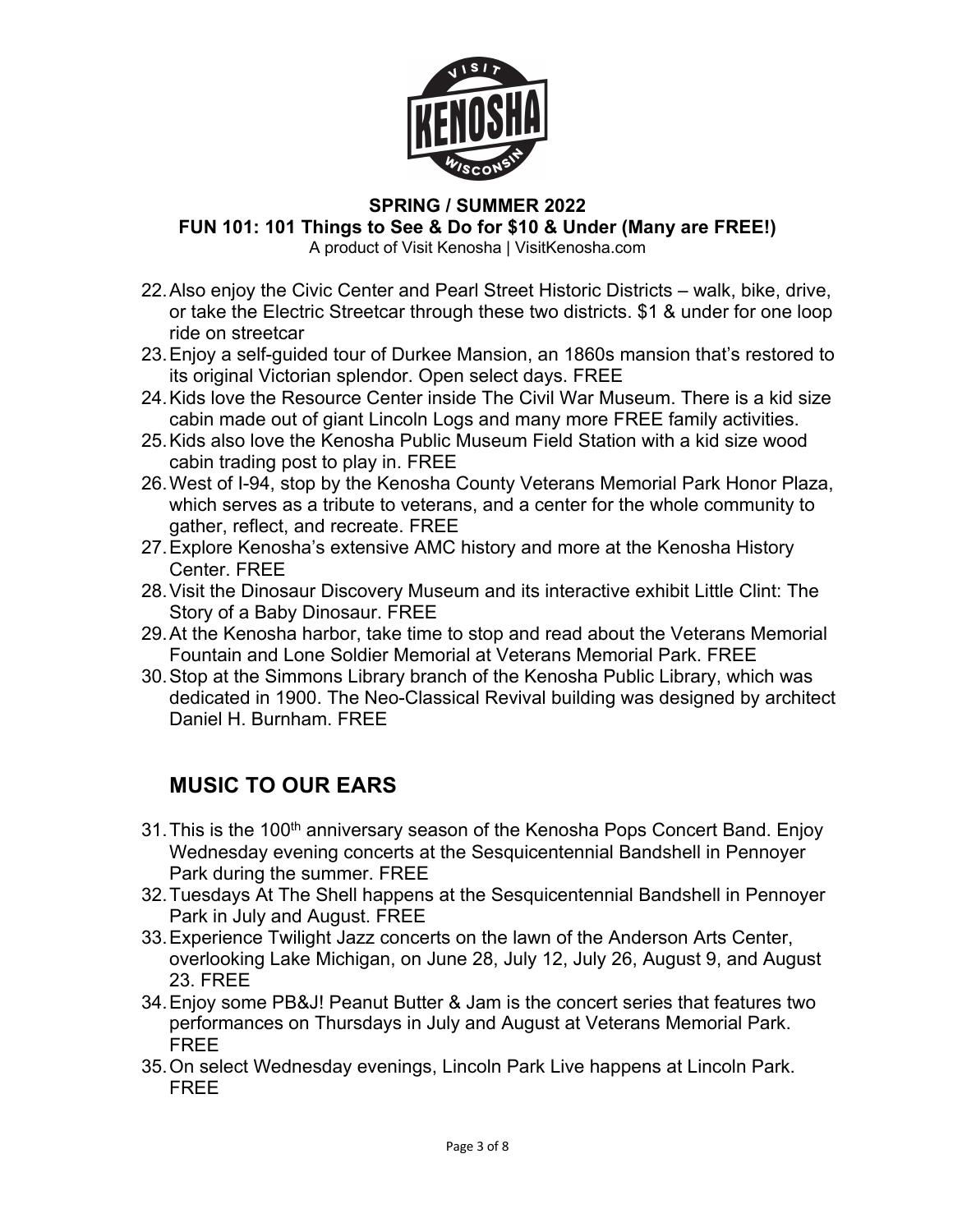

#### **SPRING / SUMMER 2022 FUN 101: 101 Things to See & Do for \$10 & Under (Many are FREE!)** A product of Visit Kenosha | VisitKenosha.com

- 36.Bristol Woods Park is the venue for Bristol Woodstock. The concerts happen on Thursday evenings from June 16 through August 4. FREE
- 37.The Pike River Benefit Concert Series at Hawthorn Hollow Nature Sanctuary and Arboretum takes place on June 17, July 22, and August 19. \$10

## **ARTSY SIDE**

- 38.Enjoy the Sculpture Walk, which runs along the harbor and features a dozen works of art. FREE
- 39.Kenosha is home to many displays of public art. The Starry Night over Kenosha mural by artist Eric Houghton is painted on the west side of Deberge's Framing and Gallery. FREE to enjoy
- 40.Visit Bjorn's Penguins by artist Dean Tawwater. This is painted on the west facing side of the building that houses Mike Bjorn's Clothing. FREE to enjoy
- 41.Check out our Wallace Fountain that's located at Place de Douai in HarborPark. Popular around Paris, France, the fountain here was donated by the citizens of Douai, France, a sister city of Kenosha. It's a piece of art! FREE
- 42.Meet the makers at the Kenosha Art Market in the Union Park Arts District on the third Sunday, June through October. FREE admission
- 43.Visit Nature's Gallery, an artist's studio and creative space, with handmade local art available to purchase. FREE to browse
- 44.Bring a little art and take a little art at the Little Free Art Gallery, located in Union Park. FREE
- 45.Visit the Pencillarium at ArtWorks. Part art gallery, part framing shop, and part pencil-enthusiast store, Pencillarium is almost a museum for those who work in sketch art. FREE to browse
- 46.Get your hands dirty at The Clay Studio inside Lemon Street Gallery & Artspace. The cost is \$3 per pound of clay, and includes glazes and firing.
- 47.View local and regional art exhibits at Anderson Arts Center, located inside a French Renaissance Revival style mansion on the Lake Michigan shore. FREE
- 48.A gift shop and art gallery in one, view the works of award-winning local artists at Pollard Gallery, which is inside the historic Rhode Center for the Arts. FREE to browse
- 49.At Donovan Scherer's Studio Moonfall, purchase a coloring book with Kenosha scenes from The Color of Kenosha series. \$10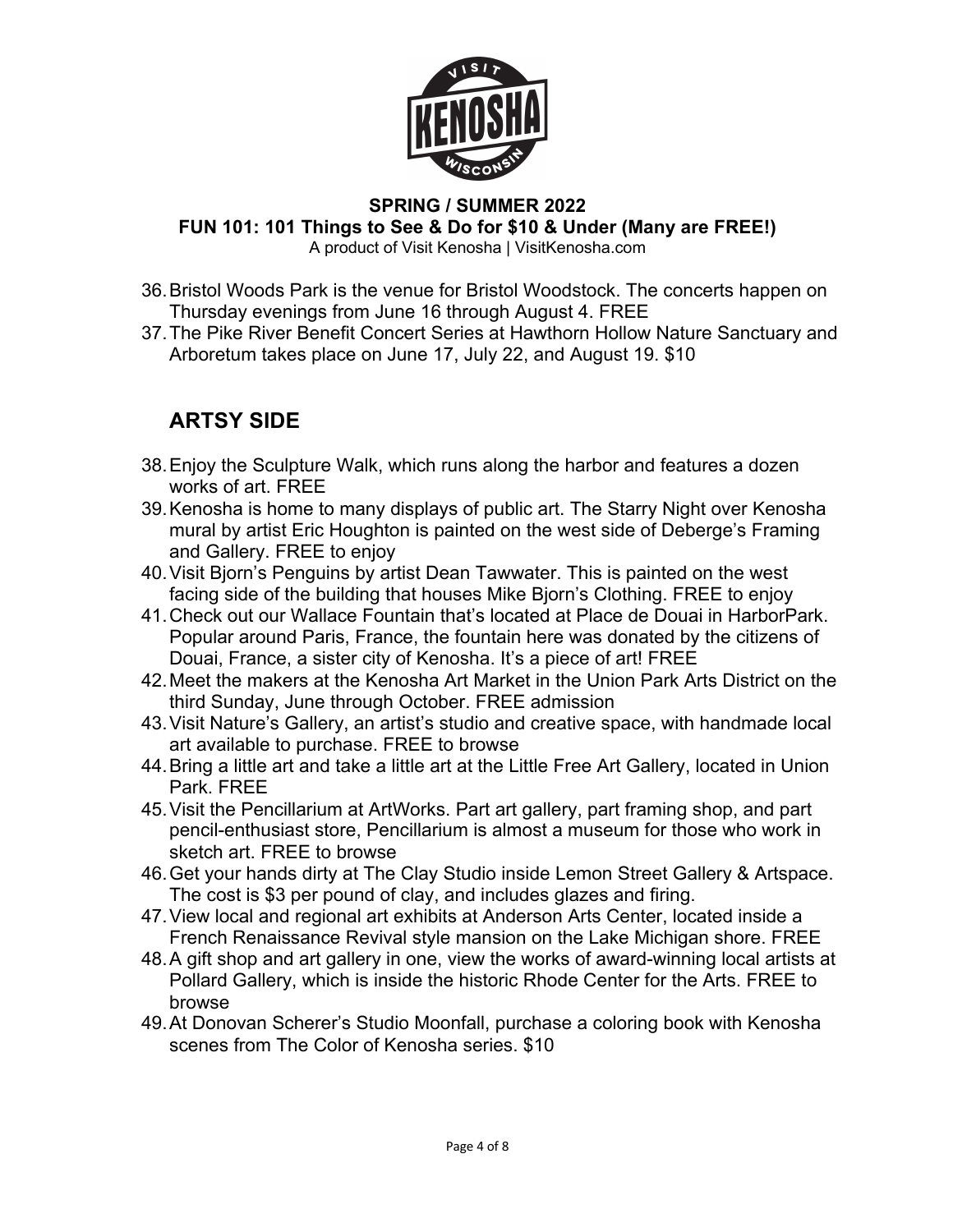

#### **SPRING / SUMMER 2022 FUN 101: 101 Things to See & Do for \$10 & Under (Many are FREE!)**

A product of Visit Kenosha | VisitKenosha.com

# **SAY CHEESE**

- 50.There's nothing better than cheese and cannoli not to mention homemade Italian sausage cooking on the seasonal outdoor grill. Tenuta's Delicatessen & Liquors is a Kenosha landmark. Prices vary
- 51.After enjoying a bratwurst, pick up some cheese curds at Brat Stop's Cheese Mart. Prices vary
- 52.Come see our castle! Enjoy one-of-a-kind photo spots at Mars Cheese Castle. FREE
- 53.There are many shutterbug hot spots, including at the Welcome to Wisconsin sign at the I-94 Visitor Information Center. FREE
- 54.Snap a photo with Abraham Lincoln you'll find him at Library Park, The Civil War Museum, and on the grounds of Carthage College. FREE
- 55.See how Harborside Common Grounds got its name! On the deck, take a selfie with you, your latte, and the great view. Menu prices vary
- 56.Enjoy the photo-worthy view of downtown from the seasonal rooftop bar at Apis Restaurant. Menu prices vary
- 57.Get a pic by the Hebior Mammoth a woolly mammoth (excavated right here in Kenosha County) - at the Kenosha Public Museum. FREE
- 58."Say Cheese" with your favorite brew from one of our local craft breweries. Prices vary
- 59.Pose with King Elvis the Kenosha Kingfish mascot at historic Simmons Field. The collegiate baseball season opens May 30. Game tickets start at \$8
- 60.Enjoy a cocktail and great views at The Crow's Nest, the seasonal rooftop bar at The Stella Hotel & Ballroom. Be ready to take photos; you'll see gorgeous sunsets! Menu prices vary
- 61.Before or after you place your order, take a photo with the neon sign at Big Star Drive-In or The Spot Drive-In. Menu prices vary
- 62.When at a Wisconsin supper club, such as HobNob, one must enjoy a Brandy Old Fashioned! Enjoy yours on the patio overlooking Lake Michigan – and capture the view with your camera. Prices vary

# **OUTDOORSY PURSUITS**

63.Go Fish! Fish anywhere in Wisconsin without a license on Free Fishing Weekend, June 4-5. FREE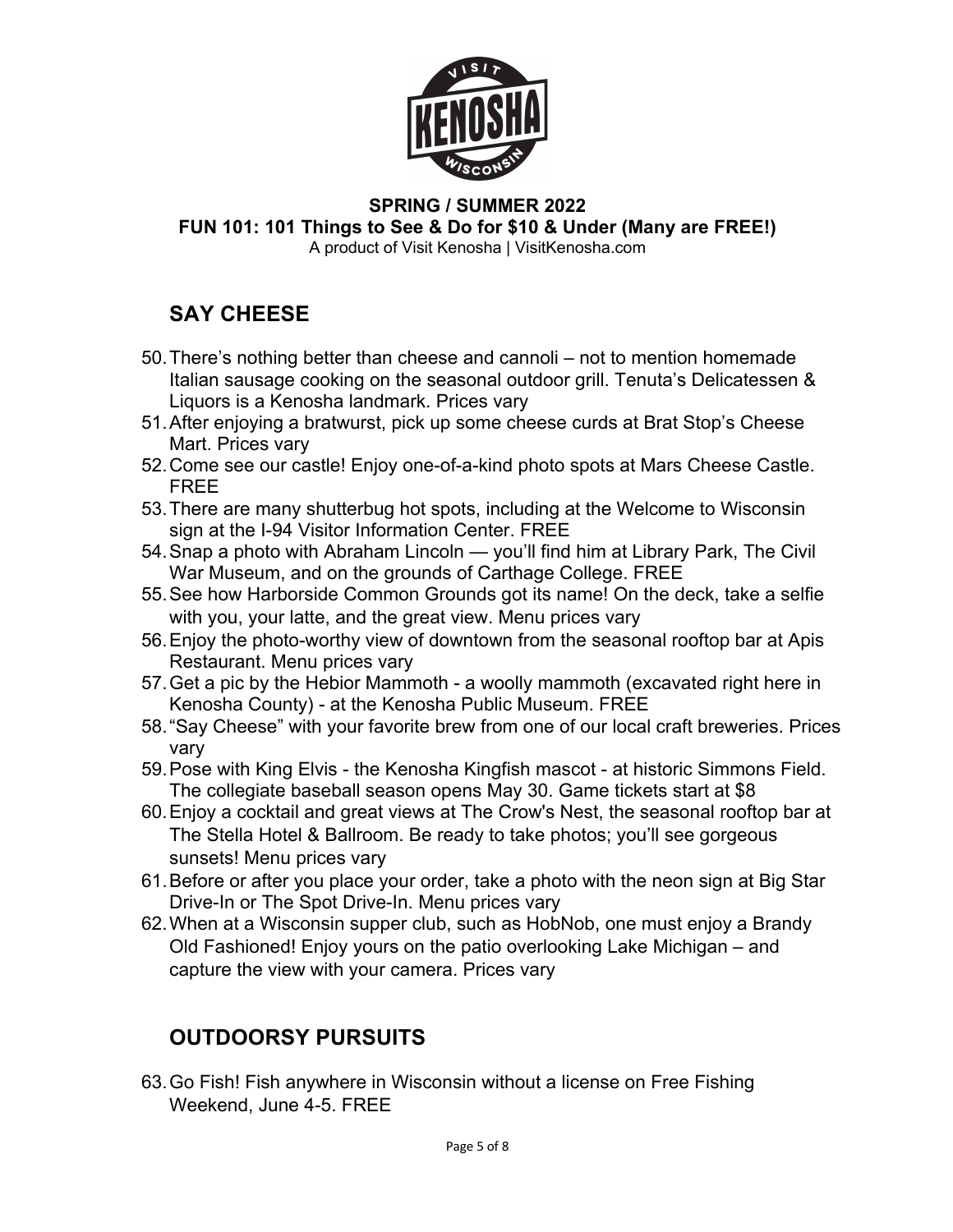

**FUN 101: 101 Things to See & Do for \$10 & Under (Many are FREE!)**

A product of Visit Kenosha | VisitKenosha.com

- 64.Go fly a kite! June 4-5 would be good days to do so at the Outta Sight Kite Flight at Kennedy Park. FREE
- 65.Enjoy a round of golf at Brighton Dale Links or Petrifying Springs Golf Course. Ask about the 9-hole walking rate of \$10, available during select hours.
- 66.Bring your pooch to play at one of our many off-leash dog parks. Up to \$5 depending on park
- 67.Play at Kenosha's inclusive, 100% accessible playground: the Dream Playground at Petzke Park. FREE
- 68.Kids can cool off on a hot summer day at the splash pad area near HarborPark. FREE
- 69.Fly down the 200-foot-long water slides at Washington Park Pool and Anderson Park Pool this summer. Prices vary
- 70.Play disc golf at Fox River Park, Lincoln Park, Silver Lake Park, or the UW-Parkside campus. FREE
- 71.Go "over the river and through the woods" at Petrifying Springs Park a hiking and biking destination. FREE
- 72.There are more than 130 miles of bike trails in Kenosha County, including the Kenosha County Bike Trail, the Pike Bike Trail, and mountain bike trails at Silver Lake Park. FREE
- 73.At Hawthorn Hollow Nature Sanctuary and Arboretum, explore a 12-acre arboretum, the woodlands of Pike River Valley, prairies, gardens, and more. FREE
- 74. It's the 50<sup>th</sup> anniversary season for the Aquanut Water Shows! The awardwinning water ski show team performs on Lake Mary, most Wednesdays and Saturdays, May 28 - September 3. FREE
- 75.Have a kayak, canoe, or stand-up paddle board? Experience the Fox River Water Trail! FREE access
- 76.Watch bicycle races at the Washington Park Velodrome. Built in 1927, it's the nation's oldest operating velodrome. FREE
- 77.Chiwaukee Prairie State Natural Area is a 482-acre remnant lake plain wet prairie, an ecological gem. Enjoy nature study, birding, photography, and hiking here. FREE
- 78.Pringle Nature Center offers many tools to explore Bristol Woods Park including GPS units that are pre-programmed with the known geocaches and ecocaches located in the park. \$5 per unit for general public
- 79.Get your 10,000 steps in while sightseeing in Kenosha! Find some suggested routes at VisitKenosha.com/Steps. Most of the routes are FREE to access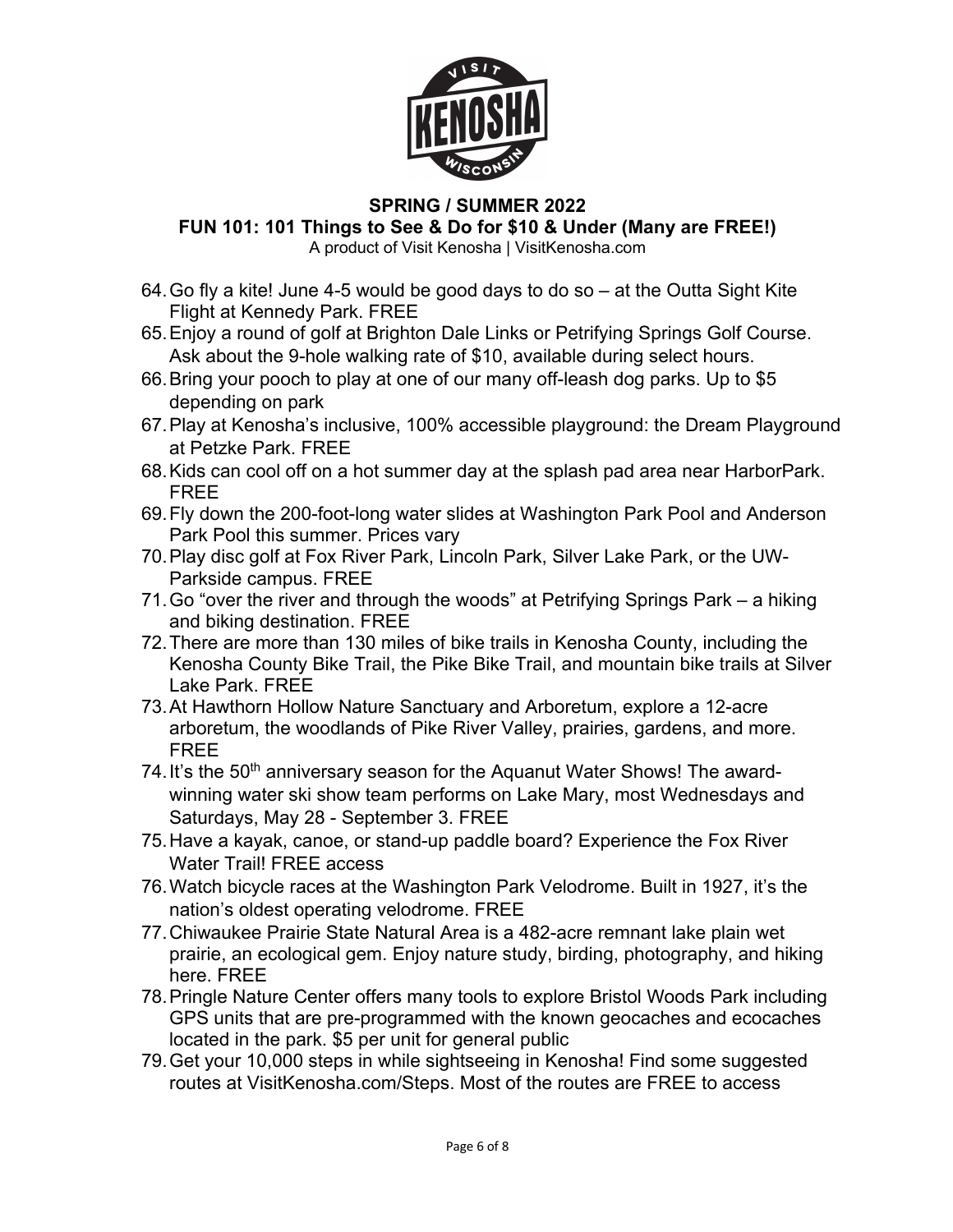

**FUN 101: 101 Things to See & Do for \$10 & Under (Many are FREE!)**

A product of Visit Kenosha | VisitKenosha.com

### **MORE #KENOSHAFUN**

- 80.July 3 is the Kenosha Civic Veterans Parade; "America the Beautiful" is the theme. FREE
- 81.Celebrate America a festive event on the Lake Michigan shore is July 3 and 4 with fireworks on July 4. FREE admission
- 82.Bristol Progress Days is a fun hometown festival July 8-10 at Hansen Park. FREE admission
- 83.Taste of Wisconsin is back this year. The dates are July 28-30. FREE admission
- 84.Wheels & Squeals is the theme of this year's Kenosha County Fair, August 17- 21. Admission \$10 & under
- 85.Picnic in the Park features live music, food trucks, and fireworks at Petrifying Springs Park on August 20. FREE admission
- 86.Oh, Fudge! Pick your favorite flavor of ice cream and/or homemade fudge and enjoy a delightful treat at Scoops Ice Cream & Candy. Prices vary
- 87. Now in its 20<sup>th</sup> season, Kenosha's Original HarborMarket begins its outdoor season on May 14 at 2<sup>nd</sup> Avenue and 56<sup>th</sup> Street. Open Saturdays; its indoor season concludes April 30 at the Kenosha Union Club. FREE admission
- 88.Young kiddos will love Play Space, a family-owned indoor facility designed to provide open play for children crawling to 6 years old. \$9
- 89.Enjoy special events and family activities at Jerry Smith Produce & Pumpkin Farm. Prices vary
- 90.Open year-round on Saturdays, Kenosha Public Market's outdoor season begins May 14 near Veterans Memorial Park. It's inside The Vault Banquet Hall through April. FREE admission
- 91.Lou Perrine's Gas & Groceries opens its second location on 80th Street on April 6. This location features Mama P's HoHo Cake AND Einstein Bros. Bagels. Prices vary
- 92.Celebrating someone special's graduation or wedding? Pick out the perfect card at RK News Hallmark. Prices vary
- 93.Check out what Sandy's Popper is dishing up! They serve ice cream, as well as their popcorn which is made in-house in small batches. Prices vary
- 94.Browse for treasure at the seasonal Wilmot Flea Market, which takes place on Sundays, April 24 into October (excluding August 14 and 21) at the Kenosha County Fairgrounds. \$2 & under
- 95.Looking for outdoor dining? You have many choices including the Garden of Eatin' at The Coffee Pot. Try the Homemade Corned Beef Hash! \$10